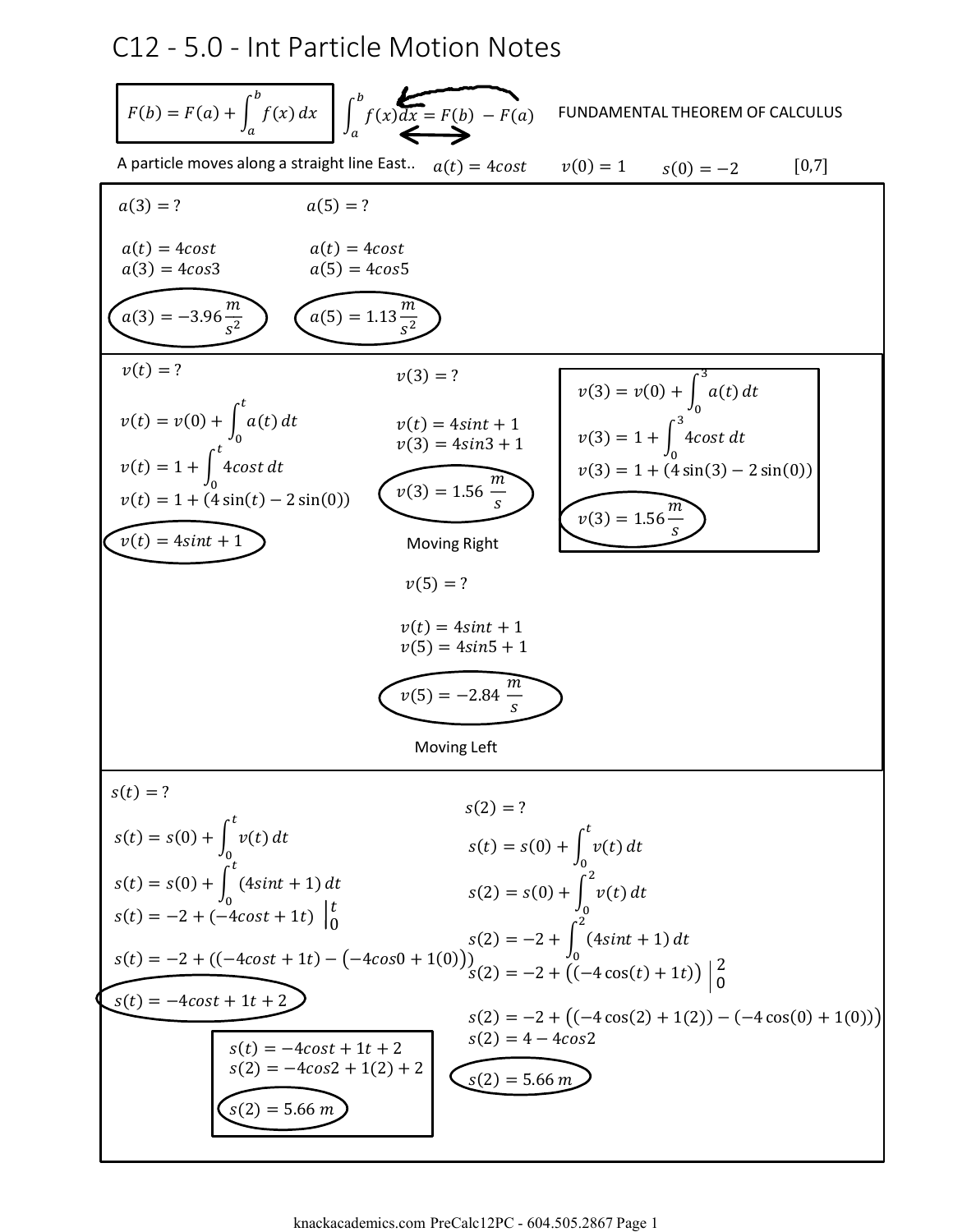

knackacademics.com PreCalc12PC - 604.505.2867 Page 2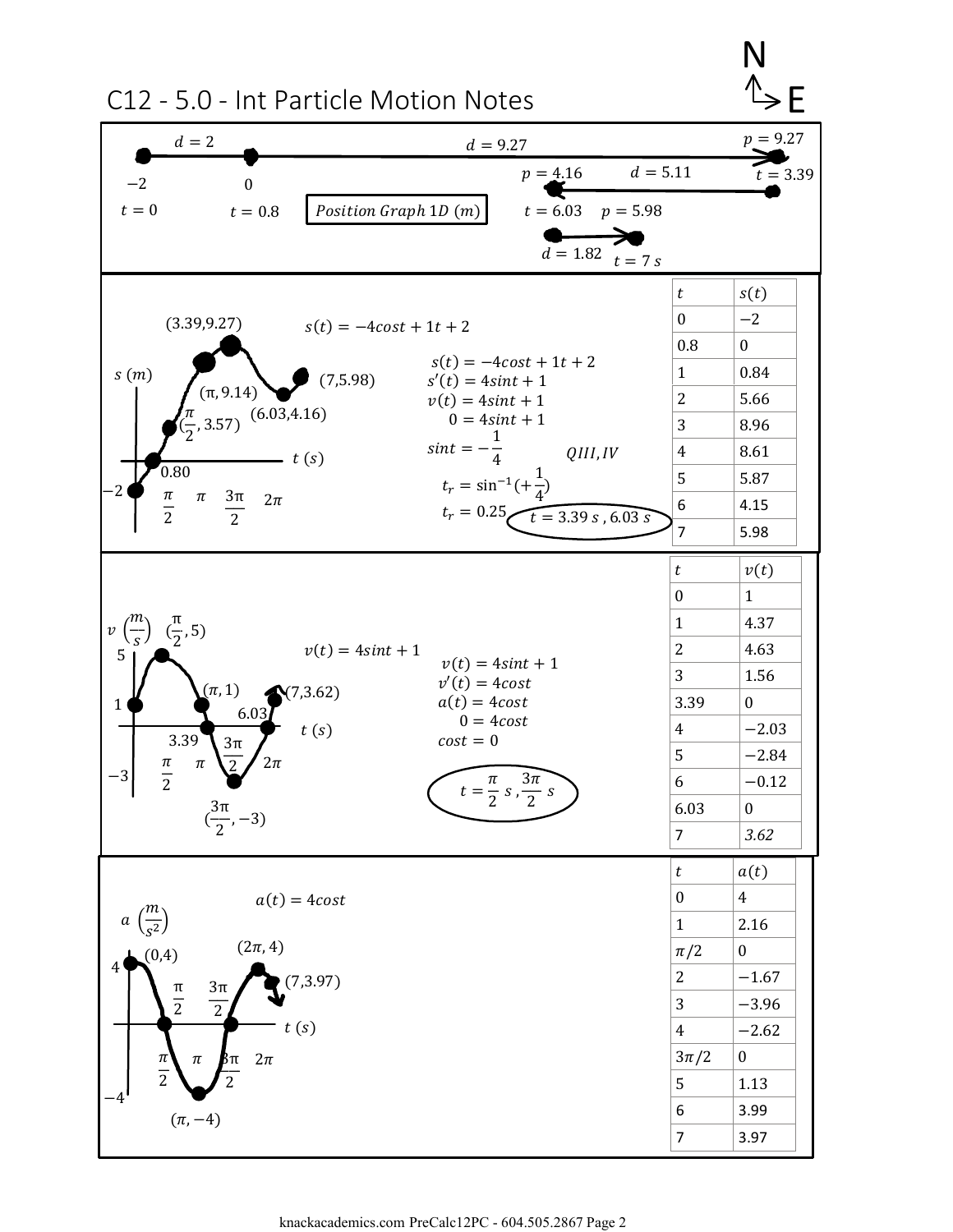## C12 - 5.0 - Int Particle Motion Notes